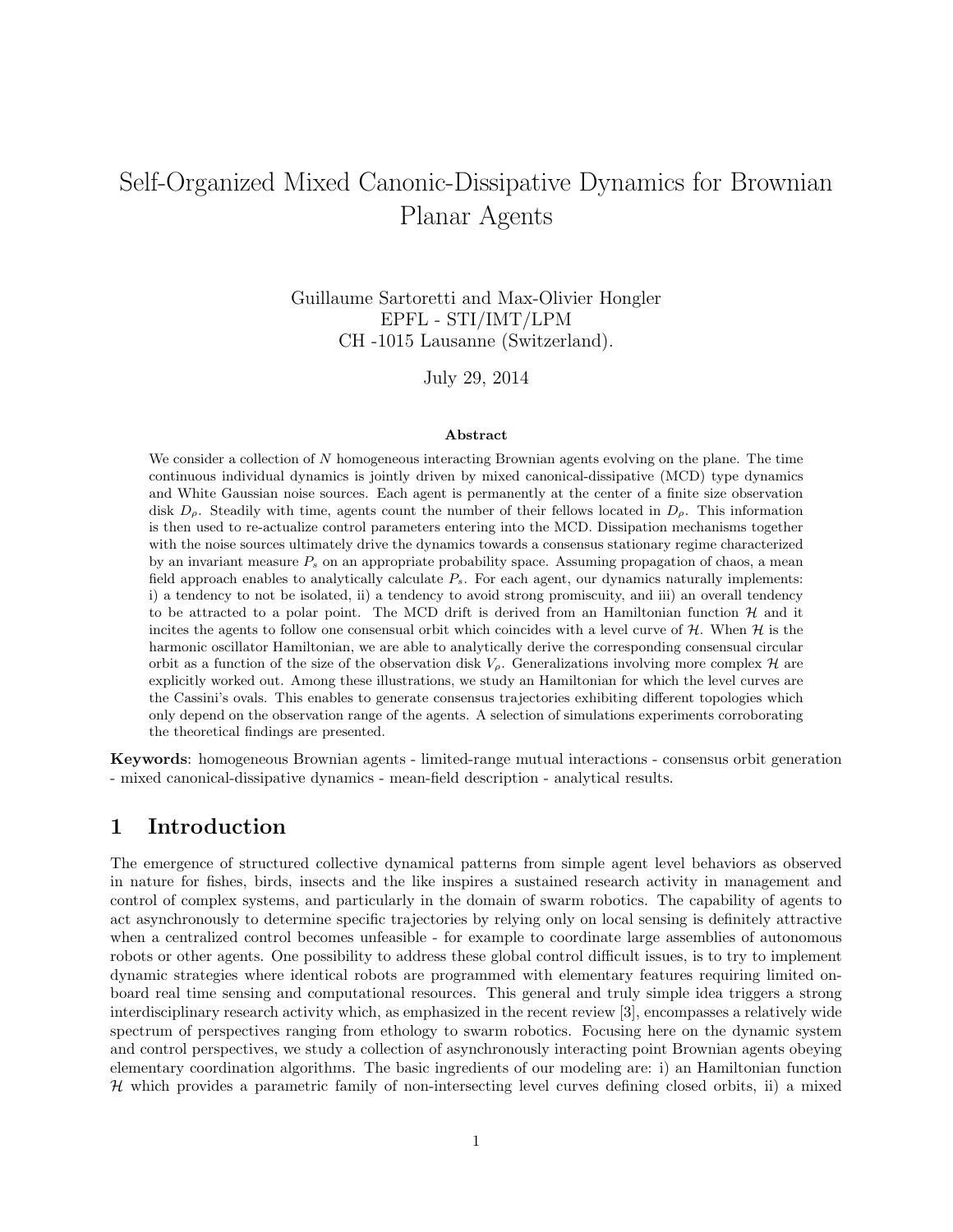conservative and gradient vector field constructed from  $H$  involving one (or several) control parameters, iii) a stochastic driving stylized by WGN's sources and iv) for each agent, a circular observation range  $V_{\rho}$ with radius  $\rho$ , centered at each agent location. Agents mutual interactions directly depend on the size of  $V_{\rho}$ . Interactions produce an adaptive mechanism which drive the agents to ultimately adopt one (or several) consensus value(s) of the control parameter(s). The emerging consensus parameter(s) value selects one specific orbits among the Hamiltonian parametric family. For such mixed canonic-dissipative stochastic dynamics, connected with models discussed in [6], we are able to explicitly write the resulting invariant probability measure solving the associated time-independent NLFP. We therefore can investigate analytically the influence of the radius  $\rho$  of observation range  $V_\rho$  on the emerging consensus dynamic achieved by the agents. While our class of dynamics presents similarities with potential-ruled algorithms as those used for example in [4, 3, 7, 11], it however keeps a decentralized mechanism stylized in the basic agents models pioneered by [9, 12] and more recently by [1].

Mathematically speaking, our modeling relies on a set of  $N$  continuous time, coupled nonlinear stochastic differential equation (SDE) driven by White Gaussian noise (WGN). In this context, the basic formal question, first raised first by H. McKean [8], is to calculate the limit of the probability distribution which describes a large agent collection (i.e. formally the thermodynamic limit  $N \to \infty$ ) and then fluctuations around this limit for finite N. Considering that all agent have identical independent initial conditions, one mathematically expect (this can be rigorously proved under somehow restricting technical hypothesis) that in the thermodynamic limit, all finite number of agents behaves independently of the other ones and they all can be described by the same probability distribution (this is known as propagation of chaos). The common probability distribution solves a Markovian evolution described by a nonlinear Chapman-Kolmogorov type partial differential equation. Accordingly, when propagation of chaos holds, we may characterize the dynamic behavior of the global population by only studying the dynamics of a single, randomly chosen, agent subject to an effective external *mean-field* generated by its surrounding fellows. In presence of WGN's sources, the single representative agent is a diffusion process and its probability measure obeys to a non-linear Fokker-Planck equation (NLFP), [2].

## 2 Interacting Brownian agents driven by canonic-dissipative dynamics and White Gaussian Noise

We consider a swarm of N mutually interacting dynamical agents  $a_k$  for  $k = 1, 2, \dots, N$  evolving on the plane  $\mathbb{R}^2$  with state variables  $\vec{X}(t) = (X_1(t), X_2(t), \cdots, X_N(t))$ . In this section, we assume the homogeneous situation in which all individual isolated agents  $a_k$  are dynamically identical. The collective dynamics is assumed to obey an N-dimensional diffusion process on  $\mathbb{R}^2$  given by a set of stochastic differential equations (SDE):

$$
\begin{cases}\n d\mathbf{X}_k(t) = \mathbb{A}_k(t) \cdot \mathbf{X}_k(t) dt + \underbrace{\gamma \left[ \mathcal{L}_{k,\rho}^2(t) - \|\mathbf{X}_k(t)\|_2^2 \right] \mathbf{X}_k(t)}_{\mathcal{C}_k(\mathbf{X}_k(t))} dt + \sigma d\mathbf{W}_k(t), \qquad k = 1, 2, \cdots, N, \\
 \mathbf{X}_k(0) = \mathbf{X}_{0,k}, \qquad \text{and} \qquad \mathbf{X}_k(t) \in \mathbb{R}^2.\n\end{cases}
$$
\n(1)

In Eq.(1), the following notations are used:  $\mathbf{X}_k(t) = (x_{k,1}(t), x_{k,2}(t)) \in \mathbb{R}^2$ , the usual norm  $\|\mathbf{X}_k(t)\|_2^2 :=$  $(x_{k,1}^2(t) + x_{k,2}^2(t)), \gamma$  and  $\sigma$  are positive constants common to all  $a_k$  (i.e. homogeneity assumption) and  $\mathbf{W}_k(t) = (W_{k,1}, W_{k,2})$  are independent standard Brownian Motions (BM) and hence the formal differentials  $dW_k(t)$  are White Gaussian Noise (WGN) processes. The agents interactions will be defined via the scalars  $\mathcal{L}_{k,\rho}^{2}(t)$  and the matrices  $\mathbb{A}_k(t)$  which both will depend on  $V_{k,\rho}(t)$  the set of instantaneous neighboring fellows surrounding agent  $a_k$  at time t. For a given observation range  $\rho$ , the  $a_k$ -instantaneous observation *neighborhood*  $\mathcal{D}_{k,\rho}(t)$  is the disk:

$$
\mathcal{D}_{k,\rho}(t) = \left\{ \mathbf{X} \in \mathbb{R}^2 \mid \|\mathbf{X} - \mathbf{X}_k(t)\|_2 \le \rho \right\} \tag{2}
$$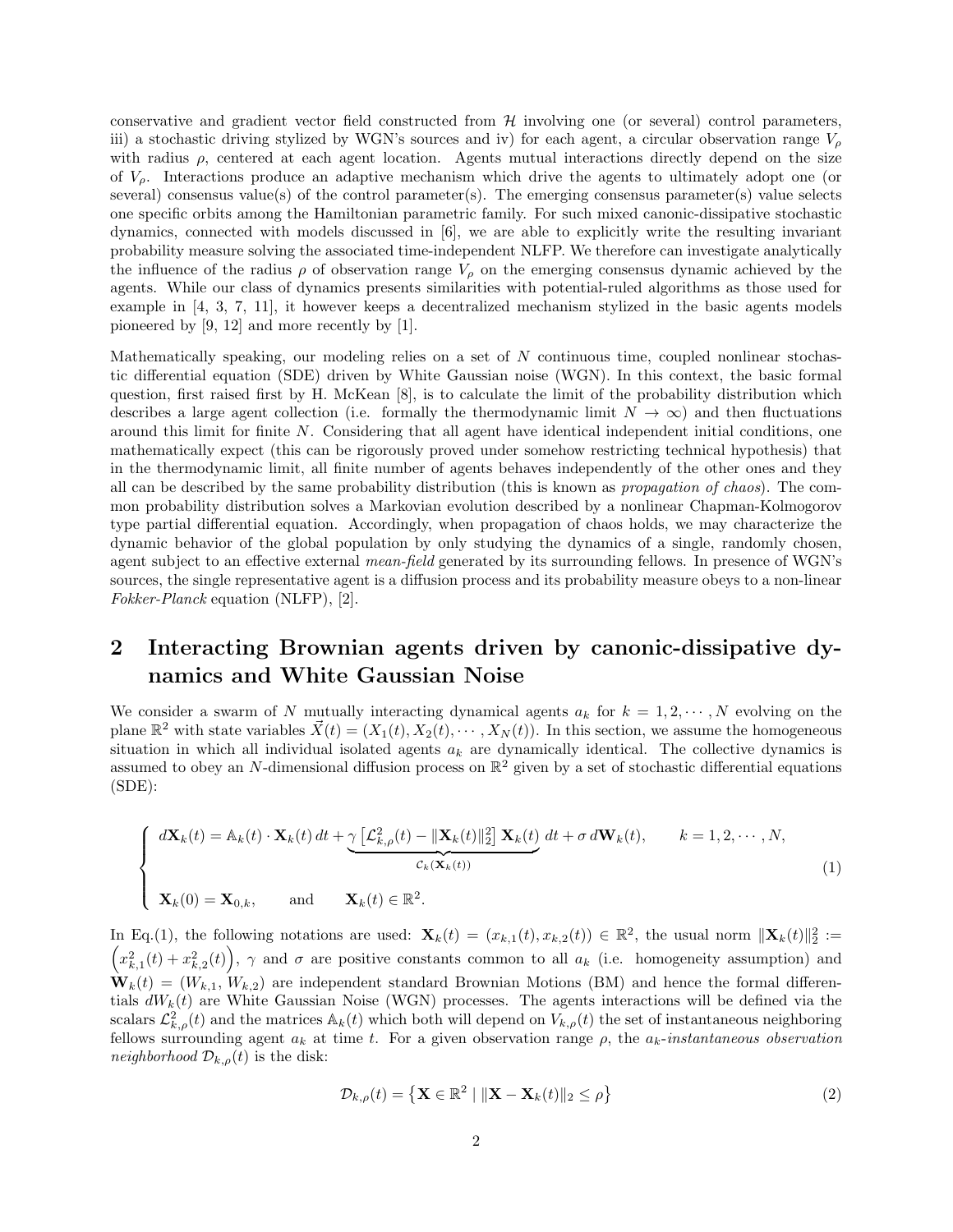and we define the indices set

$$
V_{k,\rho}(t) = \{i \mid \mathbf{X}_i(t) \in \mathcal{D}_{k,\rho}(t)\}.
$$
\n
$$
(3)
$$

which identifies the  $a_k$ -neighboring agents present in the disk  $\mathcal{D}_{k,\rho}(t)$ . We shall write  $N_{k,\rho}(t) := |V_{k,\rho}(t)|$ the cardinality of the set  $V_{k,\rho}(t)$ . The dynamic elements contained in Eq.(2) and Eq.(3) are now used to characterize the agents' mutual interactions via a couple of contributions:

i) **Canonic-dissipative matrix**  $\mathbb{A}_k(t)$ . The dynamic matrix  $\mathbb{A}_k(t)$  associated with agent  $a_k$  can now be defined as:

$$
\mathbb{A}_{k}(t) := \begin{pmatrix} \frac{N_{k,\rho}(t)}{N} - \frac{1}{M} & \frac{N_{k,\rho}(t)}{N} \\ -\frac{N_{k,\rho}(t)}{N} & \frac{N_{k,\rho}(t)}{N} - \frac{1}{M} \end{pmatrix},
$$
\n(4)

with  $1 \leq M \leq N$  and  $N_{k,\rho}(t)/N$  is the fraction of the total swarm that agent  $a_k$  detects in  $\mathcal{D}_{k,\rho}(t)$  (we shall adopt the convention that agent  $a_k$  systematically detects itself implying that  $V_{k,\rho}(t) \geq 1, \forall t$ . As  $\mathbf{X}_k = 0$  is a singular point of the deterministic dynamics (i.e. obtained for  $\sigma = 0$  in Eq.(1)) the matrix  $A_k(t)$  formally stands for the linear mapping of the dynamics in the vicinity of the origin. The associated couple of eigenvalues of  $\mathbb{A}_k(t)$  read:

$$
\lambda_{k,\pm}(t) = \underbrace{\left[\frac{N_{k,\rho}(t)}{N} - \frac{1}{M}\right]}_{:=\mathcal{R}_k \pm \mathcal{K}} \pm (\sqrt{-1}) \underbrace{\left[\frac{N_{k,\rho}(t)}{N}\right]}_{:=\mathcal{I}_k} := \mathcal{R}_k + i \mathcal{I}_k. \tag{5}
$$

Hence, at a given time  $t$ , the real part in Eq.(5) expresses the non-conservative character of the dynamics (i.e. the divergence part of the VF). The singular point  $0 \in \mathbb{R}^2$  is an attractive (respectively repulsive) node when  $\mathcal{R}_k < 0$  (resp.  $\mathcal{R}_k > 0$ ). In parallel, the component  $\mathcal{I}_k$  expresses the rotational nature of the VF. In particular when  $\mathcal{R}_k = 0$ , the dynamics is conservative; it expresses the *Hamiltonian* component of the  $a_k$ -VF.

#### ii) Adaptive limit cycle radius. The scalar quantity

$$
\mathcal{L}_{k,\rho}^{2}(t) := \frac{1}{|V_{k,\rho}(t)|} \sum_{j \in V_{k,\rho}(t)} \|X_j(t)\|_2^2
$$
\n(6)

defines the (square) of the radial position of the set-barycenter formed by agents belonging to  $V_{k,\rho}$ .

By construction, the generalized force  $\mathcal{C}_k(X_k(t))$  in Eq.(1) drives any agent  $a_k$  towards a circle of radius  $\mathcal{L}_{k,\rho}(t)$  and the component  $\mathcal{I}_k(t)$  in Eq.(5) sets agents into circulation on this circle. The noise sources  $dW_k(t)$  in the dissipative dynamics Eq.(1), progressively with time erase information regarding the initial configuration. The Fokker-Planck equation associated with the multi-variate diffusion process Eq.(1) evolving in  $\mathbb{R}^{2N}$  reads:

$$
\begin{cases}\n\partial_t P(\vec{\mathbf{x}}, t | \vec{\mathbf{x}}_0) = -\nabla \left\{ \left[ \mathbb{A}_k(t) \cdot \mathbf{x}_k(t) + \gamma \left[ \mathcal{L}_{k,\rho}^2(t) - ||\mathbf{x}_k(t)||_2^2 \right] \mathbf{x}_k(t) \right] P(\vec{\mathbf{x}}, t | \vec{\mathbf{x}}_0) \right\} + \frac{\sigma^2}{2} \Delta P(\vec{\mathbf{x}}, t | \vec{\mathbf{x}}_0), \\
P(\vec{\mathbf{x}}, t | \vec{\mathbf{x}}_0) : \mathbb{R}^{2N} \to \mathbb{R}^+, \quad \vec{\mathbf{x}} := (\mathbf{x}_1, \mathbf{x}_2, \cdots, \mathbf{x}_N), \quad \mathbf{x}_k := (x_{k,1}, x_{k,2}), \qquad k = 1, 2, \cdots, N.\n\end{cases} (7)
$$

Note that Eq.(7) is so far merely formal. Indeed, due to the agents' interactions, both  $\mathbb{A}_k(t)$  and  $\mathcal{L}_{k,\rho}^2(t)$ depend themselves on  $P(\vec{x}, t|\vec{x}_0)$ . Let us now assume that for N large, we can approximately adopt the mean-field (MF) view point. The MF approach assumes that the dynamic behavior of a single and randomly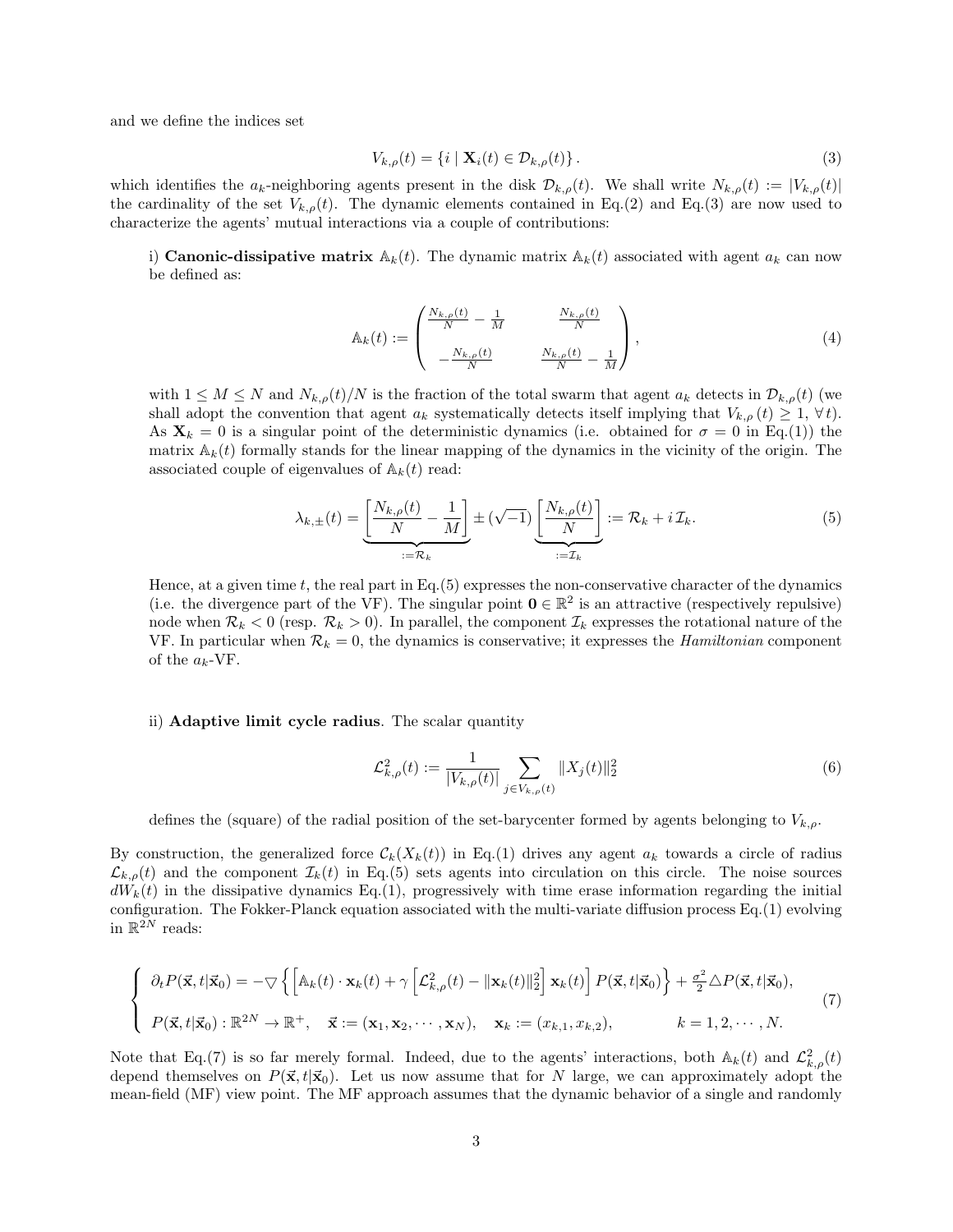chosen agent  $a_k$  will provide a representative picture on the global dynamic. For identically and independently distributed initial conditions, the MF approach enables to write:

$$
P(\vec{\mathbf{x}},t|\vec{\mathbf{x}}_0) = [P(\mathbf{x},t|\mathbf{x}_0)]^N := [P(\mathbf{x},t|0)]^N \qquad \mathbf{x} = (x_1, x_2),
$$
\n(8)

a property often referred in the literature as propagation of chaos. When the MF approach holds, one can state:

**Proposition 1.** Consider the mixed-canonical dissipative diffusive dynamics  $Eq.(1)$ . Asymptotically with times, the dynamics can be factorized as in Eq.(8) and the MF representative agent obeys to the couple of diffusion equations :

$$
\begin{cases}\n dX_1(t) = +\frac{1}{M}X_2(t) + \gamma \left[ \mathcal{L}_{s,\rho}^2 - (X_1^2(t) + X_2^2(t)) \right] X_1(t) dt + \sigma dW_1(t), \\
 dX_2(t) = -\frac{1}{M}X_1(t) + \gamma \left[ \mathcal{L}_{s,\rho}^2 - (X_1^2(t) + X_2^2(t)) \right] X_2(t) dt + \sigma dW_2(t).\n\end{cases}
$$
\n(9)

For weak noise (i.e. large values of  $\gamma/\sigma^2$ ), the radius approximately reads  $\mathcal{L}_{s,\rho} \simeq \frac{\rho}{\sqrt{2(1-\rho s)}}$  $\frac{\rho}{2(1-\cos(\pi/M))}$  and the associated stationary probability density  $P_s(\mathbf{x})$  reads:

$$
P_s(\mathbf{x})dx_1dx_2 = \mathcal{Z}^{-1}\exp\left\{\frac{2\gamma}{\sigma^2}\left[\mathcal{L}_{s,\rho}^2 - (x_1^2 + x_2^2)\right]\right\}dx_1dx_2, \qquad \mathbf{x} = (x_1, x_2) \in \mathbb{R}^2,
$$
 (10)

with  $Z$  being the probability normalization factor.

#### Guidelines to prove Proposition 1.

The MF assumption and Eq.(8) lead us to focus on a single representative planar agent  $\mathbf{X}(t) = (x_1(t), x_2(t))$ , and we write:

$$
\begin{cases}\n\partial_t P(\mathbf{x}, t|0) = -\nabla \left\{ \left[ \mathbb{A}(t) \mathbf{x} + \gamma \left[ \mathcal{L}_\rho^2(t) - ||\mathbf{x}(t)||_2^2 \right] \mathbf{x} \right] P(\mathbf{x}, t|0) \right\} + \frac{\sigma^2}{2} \Delta P(\mathbf{x}, t|0), \\
P(\mathbf{x}, t|0) : \mathbb{R}^2 \to \mathbb{R}^+, \n\end{cases} \n\tag{11}
$$

where we have dropped the (agent's identity)  $k$ -index, that is to say we wrote:

$$
\frac{N_{k,\rho}(t)}{N} \mapsto \frac{N_{\rho}(t)}{N} = \int_{(\mathbf{x}) \in D_{\rho}} P(\mathbf{x}, t | 0) dx_1 dx_2 \tag{12}
$$

and similarly:

$$
\mathcal{L}_{k,\rho}^{2}(t) \mapsto \mathcal{L}_{\rho}^{2}(t) = \int_{(x_{1},x_{2}) \in D_{\rho}} \left( x_{1}^{2} + x_{2}^{2} \right) P(\mathbf{x},t|0) dx_{1} dx_{2}
$$
\n(13)

and  $D_{\rho}$  is the representative agent's neighborhood. Asymptotically with time, the stochastic dissipative dynamics reaches a stationary regime will, due to symmetry, will be characterized by rotationally invariant probability measure. In this stationary regime, a time-independent probability current circulates with the angular velocity  $M^{-1}$  around the origin. The invariant probability density solves the stationary Fokker-Planck equation:

$$
0 = -\nabla \left\{ \left[ \mathbb{A}_s \mathbf{x} + \gamma \left[ \mathcal{L}_{s,\rho}^2 - ||\mathbf{x}||_2^2 \right] \mathbf{x} \right] P_s(\mathbf{x}) \right\} + \frac{\sigma^2}{2} \Delta P_s(\mathbf{x}), \tag{14}
$$

where the MF approach implies:

$$
\lim_{N \to \infty} \left\{ \lim_{t \to \infty} \frac{N_{\rho}(t)}{N} \right\} = \frac{N_{s,\rho}}{N} = M^{-1} \quad \text{and} \quad \lim_{t \to \infty} \mathcal{L}_{\rho}^{2}(t) = \mathcal{L}_{s,\rho}^{2}, \tag{15}
$$

and therefore,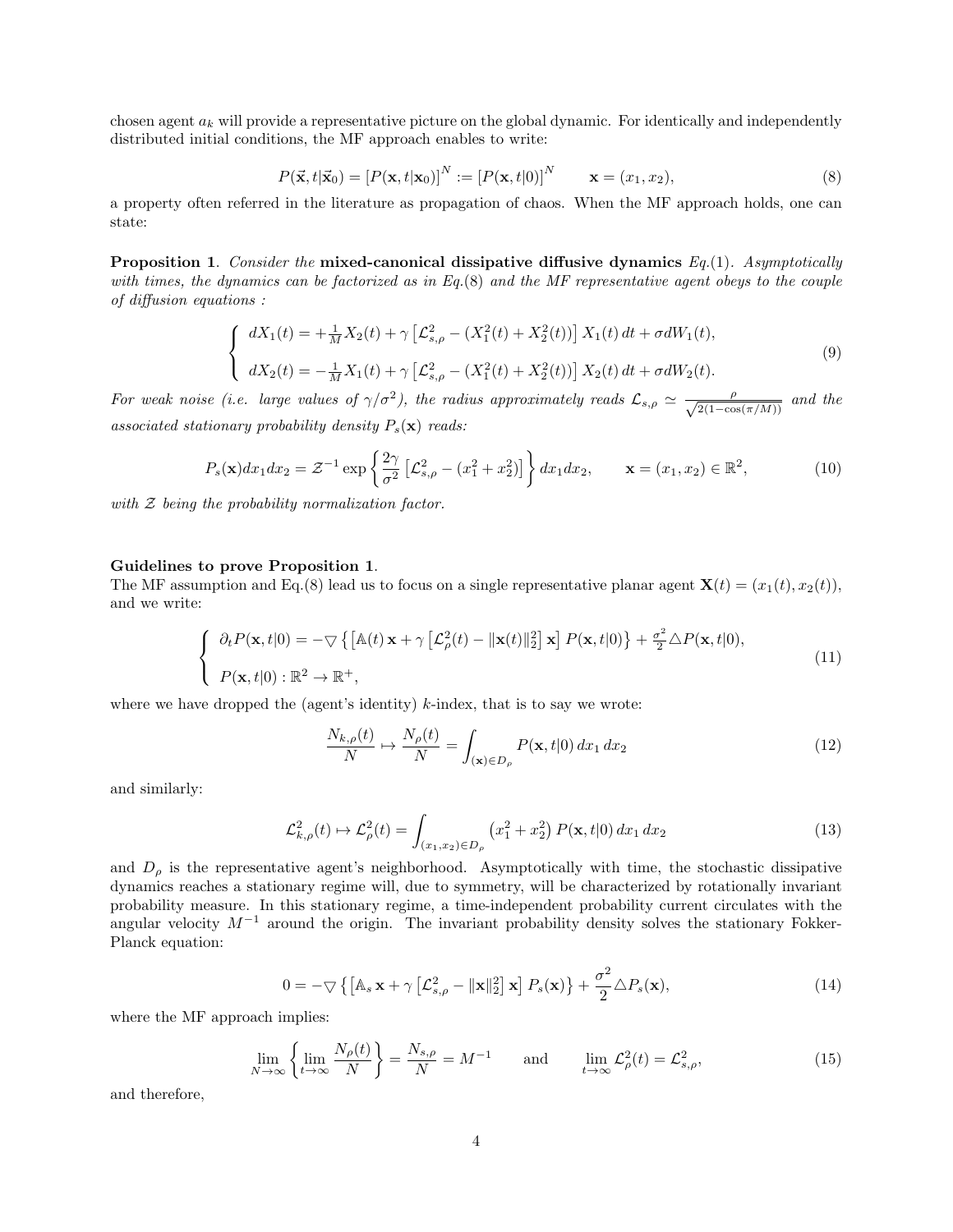$$
\lim_{t \to \infty} \mathbb{A}(t) = \mathbb{A}_s = \begin{pmatrix} 0 & M^{-1} \\ -M^{-1} & 0 \end{pmatrix} . \tag{16}
$$

From a uniformly rotating coordinates' frame with angular velocity  $M^{-1}$ , the stationary regime dynamics becomes purely gradient and the resulting stationary probability density  $P_s(\mathbf{x})$  solving Eq.(14) enjoys microscopic reversibility (i.e. *detailed balance*). It explicitly reads, [6]:

$$
P_s(\mathbf{x})dx_1dx_2 = P_s(r)dr d\theta = \mathcal{N}(\mathcal{L}_{s,\rho})e^{-\frac{\gamma}{\sigma^2}(r^2 - \mathcal{L}_{s,\rho}^2)^2}d(r^2) d\theta.
$$
 (17)

with  $\mathcal{N}^{-1}(\mathcal{L}_{s,\rho}) = \sqrt{\pi^3 \sigma^2/\gamma} \operatorname{Erfc}\left(-\frac{\sqrt{\gamma} (\mathcal{L}_{s,\rho}^2)}{\sigma}\right)$  being the normalization factor.



Figure 1: The cylindrical symmetry characterizing the stationary regime implies that the agents probability distribution is rotationally invariant with respect to  $O$ . Accordingly, there will be on average  $N/M$  agents located in a sector with an opening angle  $2\pi/M$ . For large  $\gamma/\sigma^2$ , these agents will be confined in the direct proximity of the circle of radius  $\mathcal{L}_{s,\rho}$ . Consider an arbitrary agent located at **A** with a stationary observation range  $V_{s,\rho}$  with radius  $\rho = AC$ . The set  $V_{s,\rho}$  exactly encompasses the circular arc with aperture  $2\pi/M$  thus ensuring that the agent at **A** has  $M/N$  neighboring fellows. The cosine theorem in the triangle **OAC** implies that  $\mathcal{L}_{s,\rho}^2 = 2\rho^2/[1 - \cos(\pi/M)].$ 

In this stationary regime, the stationary observation neighborhood  $V_{s,\rho} := \lim_{t\to\infty} V_{\rho}(t)$  exactly encompasses a circular sector with aperture  $\varphi(M)$  and radius  $\mathcal{L}_{s,\rho}(M)$ . Both  $\varphi(M)$  and  $\mathcal{L}_{s,\rho}(M)$  are adjusted to ensure that  $N/M$  agents are located in  $V_{s,\rho}$ . For large ratio  $\frac{\gamma}{\sigma^2}$  (i.e. essentially a large signal-to-noise ratio), Eq.(17) exhibits a sharply peaked "Mexican hat" shape with its maximum on the circle  $r = \mathcal{L}_{s,\rho}$  (i.e. almost all agents stay confined in the direct neighborhood of the circle  $r = \mathcal{L}_{s,\rho}$ ). As detailed in Figure 1's caption, an elementary trigonometric argument enables to derive the compact relation:

$$
\mathcal{L}_{s,\rho} = \frac{\rho}{\sqrt{2 - 2\cos(\pi/M)}}.\tag{18}
$$

 $\Box$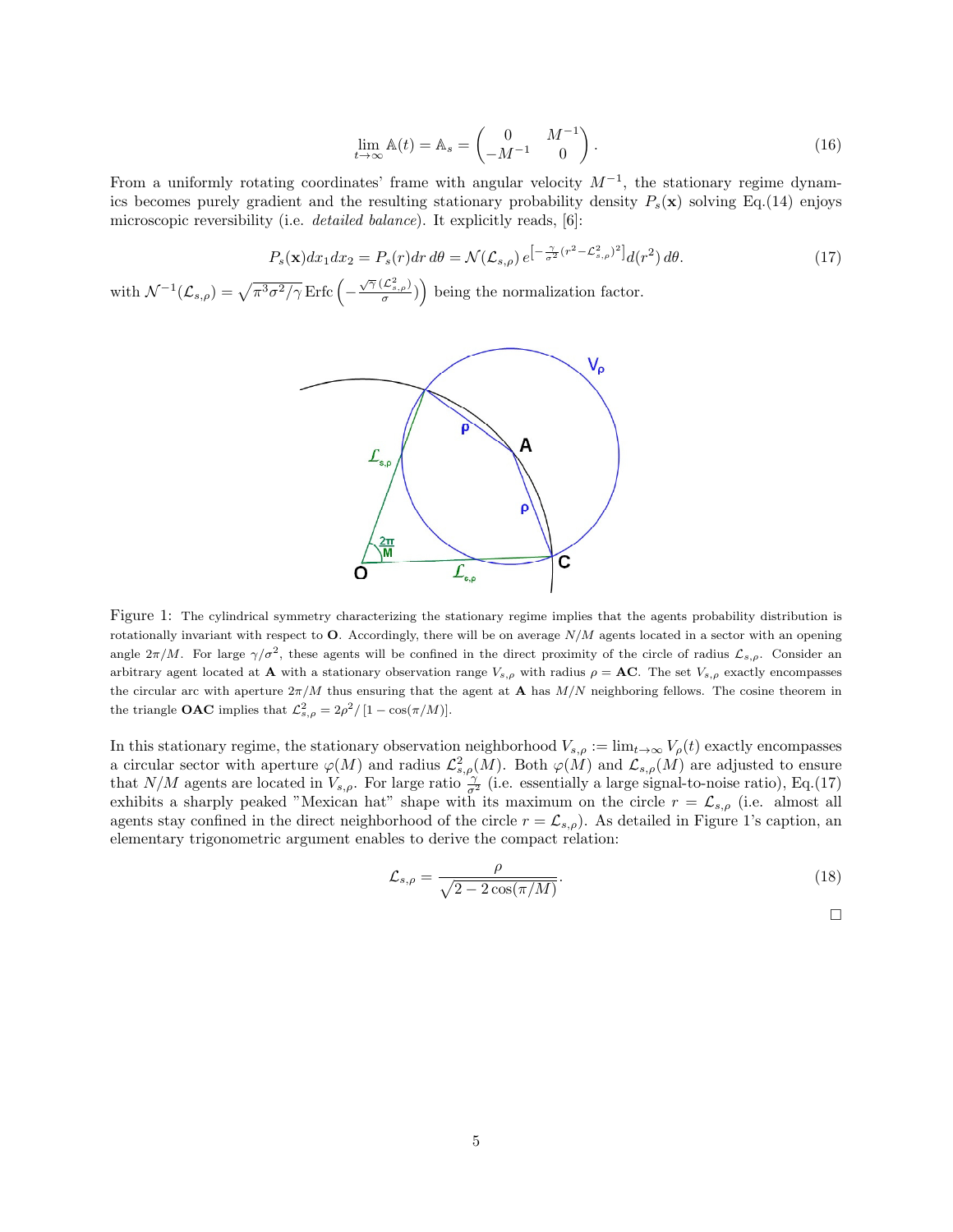

Figure 2: For a collection of  $N = 100$  agents with  $M = 4$  and  $\rho = 1$ . The observation range  $V_\rho$  encompasses exactly the sector of aperture  $\pi/4$  to determine the size of the self-generated limit cycle (see the construction given in Figure 1). We explicitly draw the trajectory of a randomly chosen agent and observe that this agent indeed follows the consensual limit cycling orbit with analytically predicted radius  $\mathcal{L}_{s,\rho} = \sqrt{2\rho} = \sqrt{2}$ .



Figure 3: Left: For a collection of  $N = 100$  agents with  $M = 50$  and  $\rho = 1$ . The observation range  $V_{\rho}$  encompasses exactly the narrow sector of aperture  $\pi/50$  to determine the size of the self-generated limit cycle (see the construction given in Figure 1). We explicitly draw the trajectory of a randomly chosen agent and observe that this agent indeed follows the consensual limit cycling orbit with analytically predicted radius  $\mathcal{L}_{s,\rho}^2 = 2/[1 - \cos(\pi/50)] \simeq (50/\pi)^2 \simeq (17)^2$ . Right: Another orbit realization for conditions fully similar.

**Additional remarks.** Observe that besides  $\gamma$  and  $\sigma$  which define an overall time scale, there are two additional control parameters in the dynamics Eq.(1):

a) **Hamiltonian parameter** M. The sector angle M into the canonic-dissipative matrix  $A(t)$ . This parameter fixes the angular velocity  $\omega = M^{-1}$  of the swarm and adjusts the size of the consensus limit cycle radius  $\mathcal{L}_{s,\rho}$ . For a given size of the observation disk with radius  $\rho$  and for large M, we have  $\mathcal{L}_{s,\rho} \simeq \rho M/\pi$  and the angular velocity tends to vanish.

b) Interaction range parameter  $\rho$ . The radius of the observation disk  $\rho$  which directly determines the consensus size of the limit cycle radius  $\mathcal{L}_{s,\rho}$ .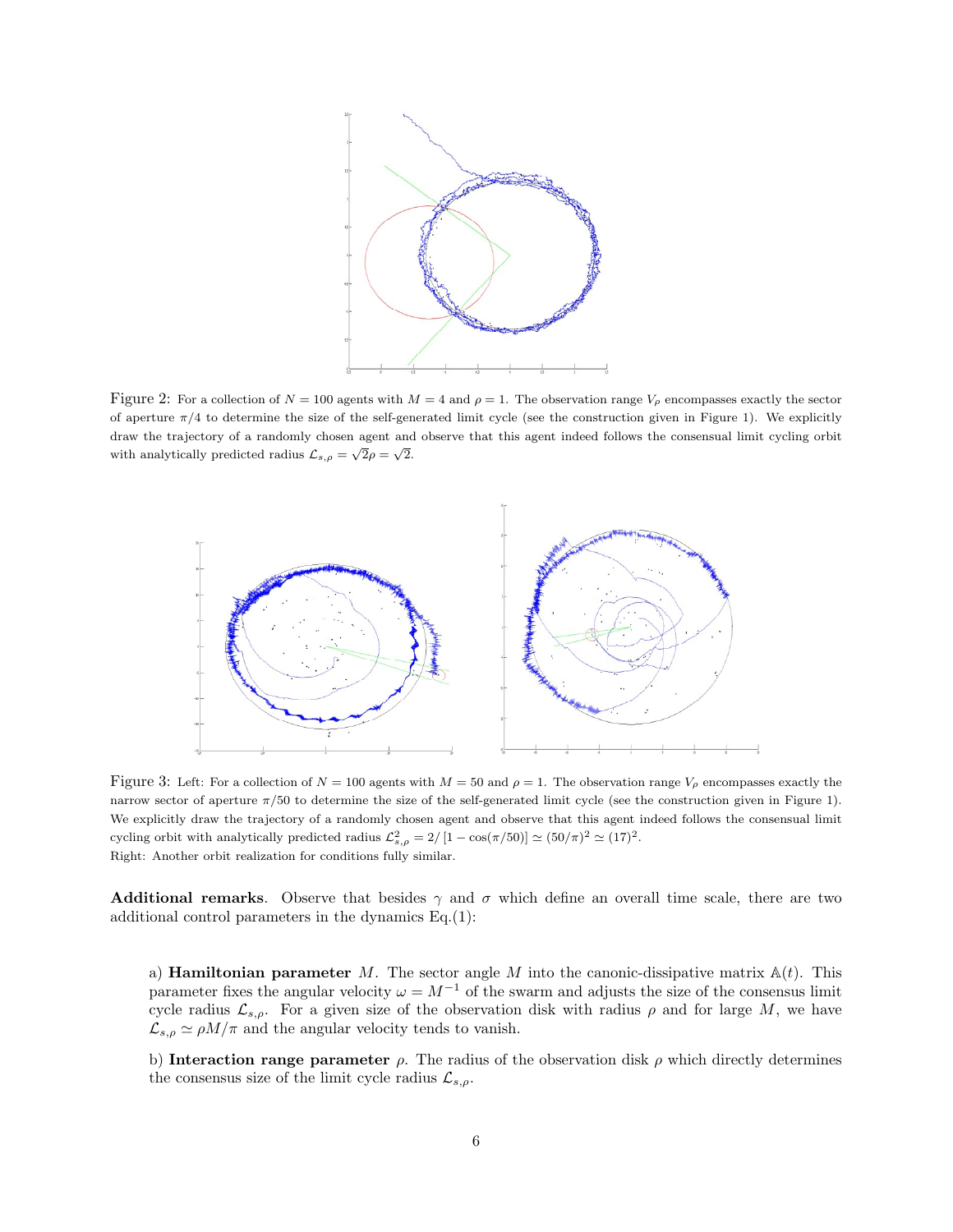Numerical experiments. In all numerical experiments performed, we observe a truly remarkable agreement with the theoretical predictions (see Figure 2 for a specific illustration). According to Eq.(18), by reducing the sector opening angle (i.e by increasing the values of the M), the resulting limit cycle radius  $\mathcal{L}_{s,\rho}$  increases and the number of agents present in  $V_{s,\rho}$  is reduced thus somehow invalidating the large population required for MF to be used. Even when  $M = 50$ , the couple of orbits realizations shown in Figure 3 show that analytical results, in particular Eq.(18), remain valid in this large  $M$  limit.

Generalization. By using the class of mixed-canonical dissipative dynamics [6] and following the same lines as those given in Proposition 1, we now can relax the cylindrical symmetry and write:

**Proposition 2.** Consider the class of functions  $\mathcal{H}(x_1, x_2) : \mathbb{R}^2 \to \mathbb{R}^+$  for which the family of planar curves defined by  $[\mathcal{H}(x_1, x_2) - R] = 0$  are closed  $\forall R > 0$  and do not intersect for different values of R's. Introduce the functional  $V(\mathcal{H}) : \mathbb{R}^+ \mapsto \mathbb{R}$  with  $\lim_{\mathcal{H} \to \infty} V(\mathcal{H}) = \infty$ . Assume in addition that the values of the Hderivatives  $V'(0) < 0$  and  $V'(H) |_{H=C} = 0$  and C is the unique value for which it holds. Then Eqs.(1) and (9) can be respectively generalized as:

$$
\begin{cases}\n d\mathbf{X}_k(t) = \mathbb{A}_k(\vec{\mathbf{X}}) dt - \gamma \left\{ \mathcal{V}'(\mathcal{H}(\mathbf{X})) \partial_{\mathbf{X}_k} \mathcal{H}(\mathbf{X}_k) \right\} dt + \sigma d\mathbf{W}_k(t), \qquad k = 1, 2, \cdots, N, \\
 X_k(0) = X_{0,k}, \qquad \text{and} \qquad X_k(t) \in \mathbb{R}^2,\n\end{cases} \tag{19}
$$

where

$$
\mathbb{A}_{k}(\vec{\mathbf{X}}) = \begin{pmatrix} \frac{N_{k}(t)}{N} - \frac{1}{M} & \frac{N_{k}(t)}{N} \\ -\frac{N_{k}(t)}{N} & \frac{N_{k}(t)}{N} - \frac{1}{M} \end{pmatrix} \cdot \begin{pmatrix} \partial_{X_{1,k}} \mathcal{H}(\mathbf{X}_{k}) \\ \partial_{X_{2,k}} \mathcal{H}(\mathbf{X}_{k}) \end{pmatrix}
$$
(20)

and

$$
\begin{cases}\n dX_1(t) = \left[ + \frac{1}{M} \partial_{X_2} \mathcal{H}(\mathbf{X}) - \gamma \left\{ \left[ \mathcal{V}'(\mathcal{H}(\mathbf{X})) \partial_{X_1} \mathcal{H}(\mathbf{X}) \right\} \right] dt + \sigma dW_1(t), \\
 dX_2(t) = \left[ - \frac{1}{M} \partial_{X_1} \mathcal{H}(\mathbf{X}) - \gamma \left\{ \left[ \mathcal{V}'(\mathcal{H}(\mathbf{X})) \partial_{X_2} \mathcal{H}(\mathbf{X}) \right\} \right] dt + \sigma dW_2(t).\n\end{cases} (21)
$$

The stationary measure  $Eq.(10)$  here reads:

$$
P_s(\mathcal{H}) d\mathcal{H} = \mathcal{Z}^{-1} \exp\left\{\frac{2\gamma}{\sigma^2} [\mathcal{V}(\mathcal{H})] \right\} d\mathcal{H},\tag{22}
$$

where  $Z$  is the normalization constant.



Figure 4: Typical shapes of the Cassini's ovals determined by the equation  $\mathcal{H}(x_1, x_2) = \left[ (x_1 - 1)^2 + x_2^2 \right] \left[ (x_1 + 1)^2 + x_2^2 \right] = b^4$ for *b*-values ranging from  $b = 0.1$  to 1.5.

 $\Box$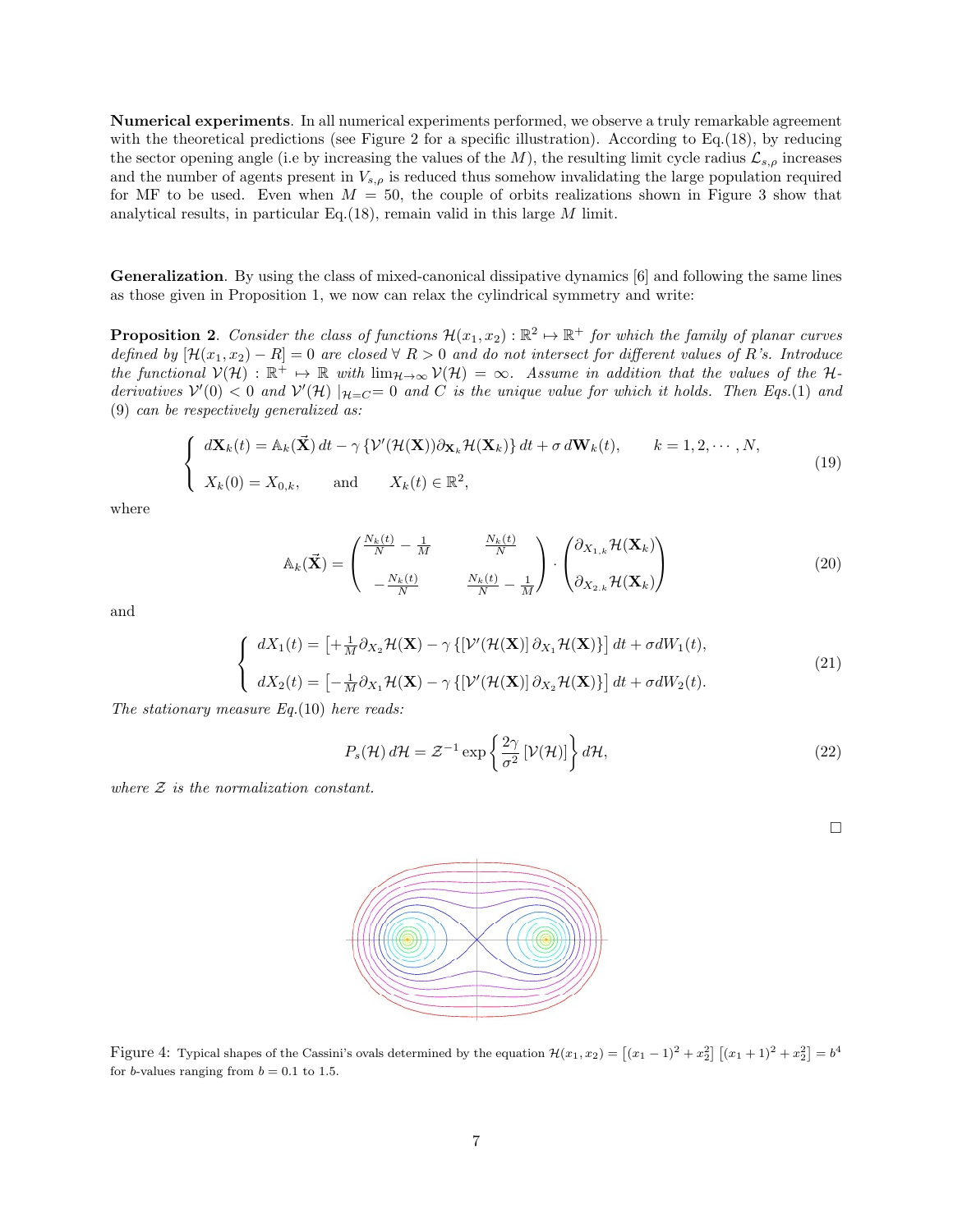

Figure 5: Left: Selection of a couple of limit cycling orbits obtained from the Cassini Hamiltonian Eq.(23) when the control parameters are set to  $M = 4$  and  $\rho = 0.4$ .

Right: Single limit cycling trajectory for the Cassini Hamiltonian Eq.(23) but here with the control parameters set to  $M = 4$ and  $\rho = 0.8$ .

#### Additional remarks.

a) Observe that Proposition 1 follows from the Proposition 2 in the rotationally symmetric case resulting when  $\mathcal{H}(\mathbf{X}) = (1/2) [X_1^2 + X_2^2].$ 

b) Contrary to Proposition 1, in Proposition 2, neither the limit cycle nor the invariant measure  $P_s(\mathcal{H})$ generally have a cylindrical symmetry. This precludes the possibility to analytically determine the selected consensus limit cycle (i.e we do not have in the general case a simple expression like the one given by  $Eq.(18)$ ).



Figure 6: Left: Orbit generated by the  $\frac{2\pi}{3}$ )-symmetric Hamiltonian function:  $\mathcal{H}(x_1, x_2)$  =  $[(x_1-1)^2+(x_2)^2]\left[(x_1+\frac{1}{2})^2+(x_2-\frac{\sqrt{3}}{2})^2\right]\left[(x_1+\frac{1}{2})^2+(x_2+\frac{\sqrt{3}}{2})^2\right]$ . Here we have  $N=100$  and the control parameters are set to  $M = 4$  and  $\rho = 0.5$ .

Right: Here, all parameters are identical, except for the interaction range which is  $\rho = 1$ .

c) As an illustration of Proposition 2, we may consider the Cassini Hamiltonian function given by

$$
\mathcal{H}(\mathbf{X}) = \left[ (x_1 - 1)^2 + x_2^2 \right] \left[ (x_1 + 1)^2 + x_2^2 \right] = b^4,\tag{23}
$$

with the level orbits sketched in Figure 4. According to the values of M and  $\rho$  which ultimately will fix the size of the parameter  $b$ , we are in this case able to generate two different regimes. For large  $b$ a single closed consensus limit cycle is generated. Alternatively, for small  $b$ , the agents are shared into two clusters and evolve on two separated consensus limit cycles (see Figure 6.

d) Generalizing the previous Cassini ovals construction, one may construct Hamiltonian generating agents circulation on even more complex orbits. We provide an additional example in Figure 6.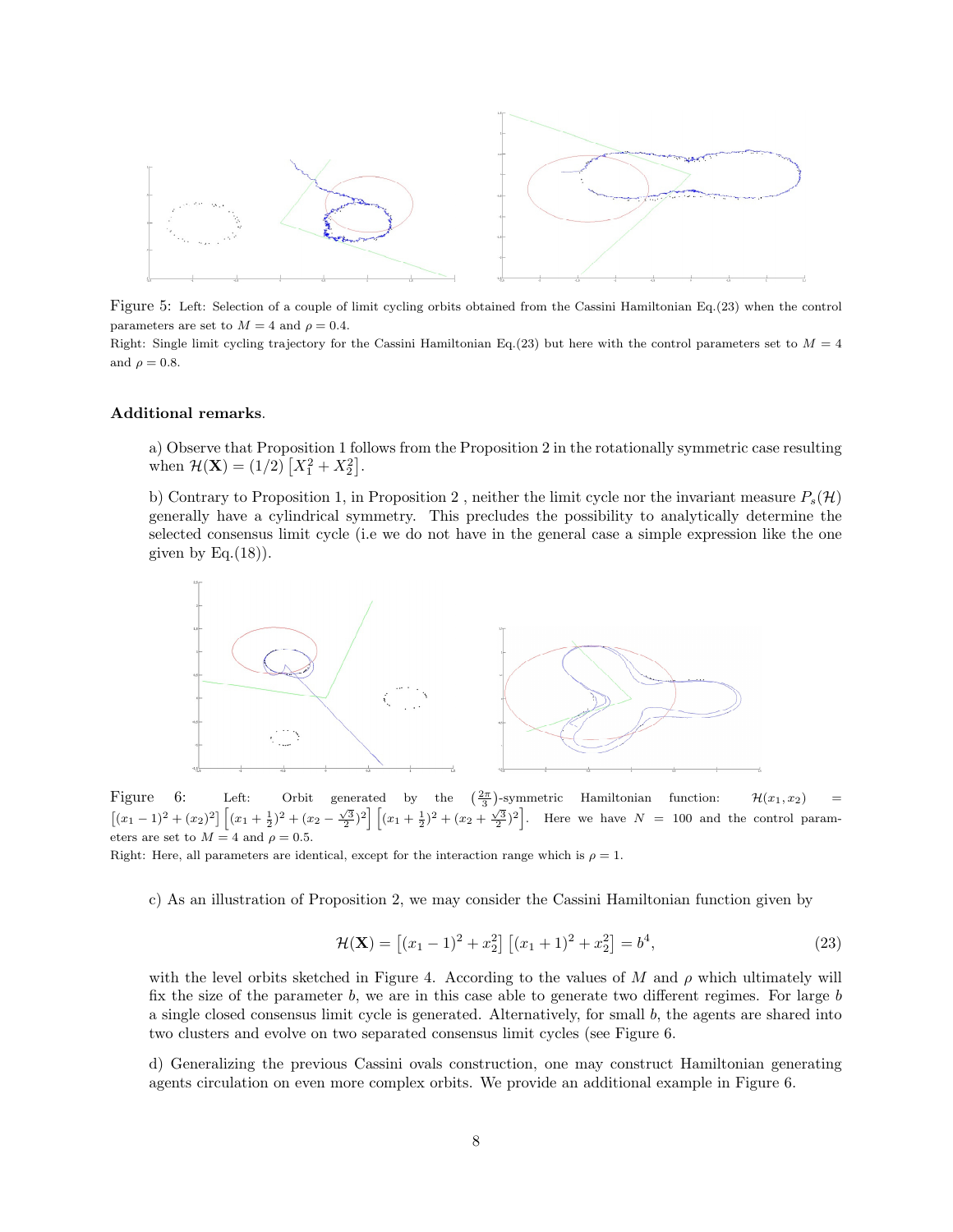## 3 Conclusions and perspectives

While agents with behavior-based interactions are relatively easy to implement, it is widely recognized that the underlying mathematical analysis of such models is generally difficult and often even impossible to perform completely. It is therefore quite remarkable that very simple analytical results can be derived for a whole class of dynamics which, due to its simplicity, offers potential for applications. Despite that for limited number of agents, typically one hundred in our present study, the mean-field approach can only be approximative, we nevertheless emphasize that all our numerical investigations still closely match the theoretical predictions. The resilience of our modeling approach opens several perspectives for implementations on actual agents. Several further research directions are naturally suggested by this contribution, among them:

a) *Extended MCD dynamics to higher dimensional spaces*. The role played here by the Hamiltonian function leading to a canonical motion on the plane can be extended. In particular one may consider, along the lines explained in [10], integrable canonical systems exhibiting additional constants of the motions. Using these extra constants of the motion, one will be able to stabilize the swarm motion along orbits in higher dimensions.

b) Heterogeneity in agents and soft control of swarms. Instead of focusing on homogeneous agents and by following the work [5], we intend to use the context of MCD to study the possibility to influence (i.e. soft controlling), the behavior by the introduction into the society of a single "fake" agent (i.e. a shill) playing the role of a *leader* which can be externally controlled.

c) Resilience of the modeling. In Eq.(2), we used the Euclidean norm to define  $V_{k,\rho}(t)$ , the instantaneous neighboring agents in Eq.(3). To match specific applications, other type of norms could be used to redefine the interactions.

**Acknowledgment** This research has been partly supported by the Swiss National Fund for Scientific research and the ESF project "Exploring the Physics of Small Devices".

## References

- [1] F. Cucker and S. Smale. Emergent behavior in flocks. IEEE Transactions on Automatic Control, 52(5), 2007.
- [2] T. D. Frank. Nonlinear Fokker-Planck Equations. Springer series in Synergetics. Springer: Complexity, 2005.
- [3] V. Gazi and B. Fidan. Coordination and control of multi-agent dynamic systems: Models and approaches, volume 4433 LNCS of Lecture Notes in Computer Science (including subseries Lecture Notes in Artificial Intelligence and Lecture Notes in Bioinformatics). Springer, 2007.
- [4] V. Gazi and K. M. Passino. A class of attractions/repulsion functions for stable swarm aggregations. International Journal of Control, 77(18):1567–1579, 2004.
- [5] J. Han, M. Li, and L. Guo. Soft control on collective behavior of a group of autonomous agents by a shill agent. Journal of Systems Science and Complexity, 19(1):54–62, 2006.
- [6] M.-O. Hongler and D. M. Ryter. Hard mode stationary states generated by fluctuations. Zeitschrift für Physik B Condensed Matter and Quanta, 31(3):333–337, 1978.
- [7] M. A. Hsieh, V. Kumar, and L. Chaimowicz. Decentralized controllers for shape generation with robotic swarms. Robotica, 26(5):691–701, 2008.
- [8] H. P. McKean Jr. A class of markov processes assocaietd with nonlinear parabolic equations. Proc. Natl. Acad. Sci USA, 56(6):1907–1911, 1966.